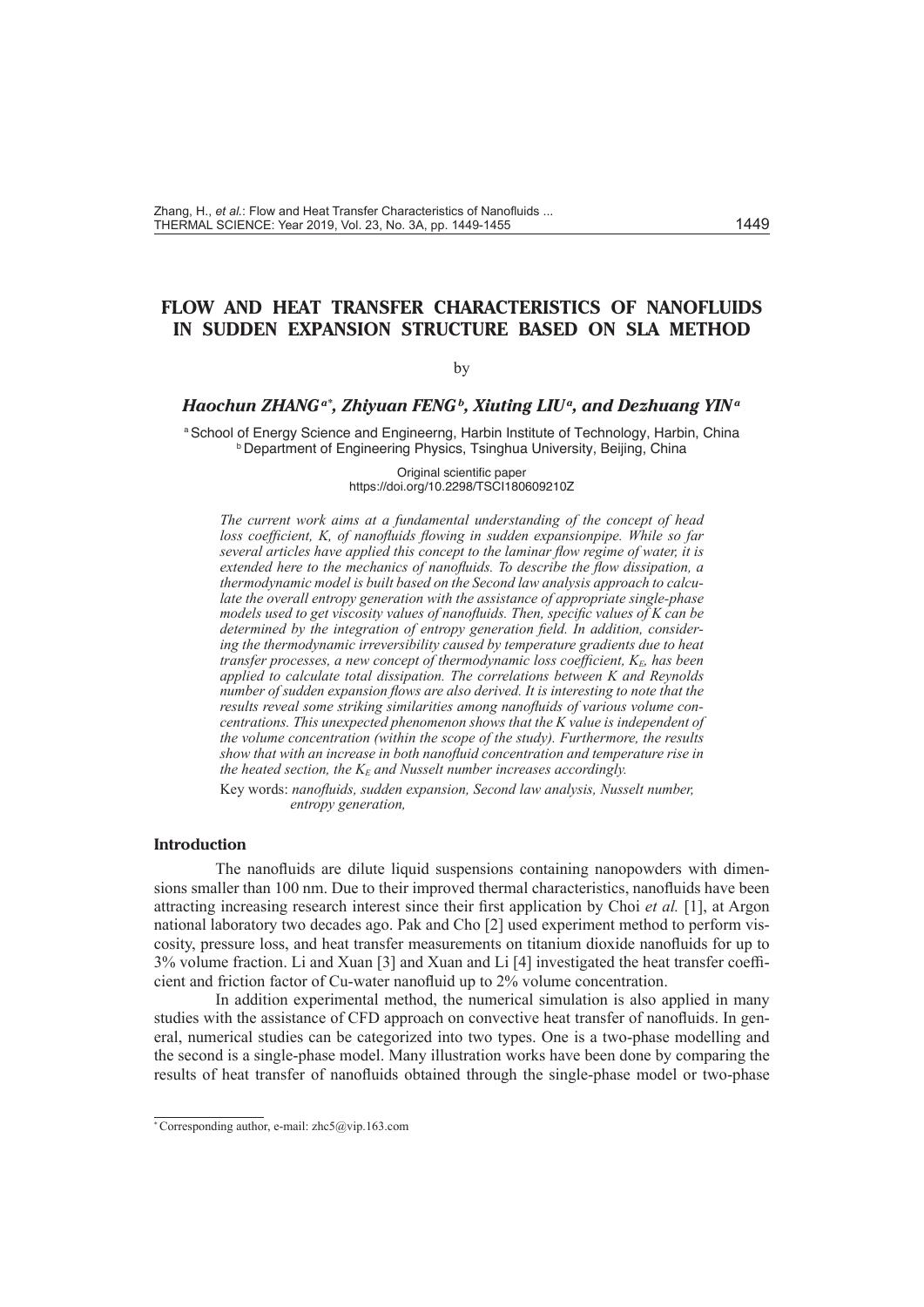model with the experimental data [5, 6]. Some studies even make further efforts to compare the accuracy of the heat transfer of nanofluids between the two models [7, 8].

However, all the mentioned studies analyze the heat transfer process from the same view, *i. e.* the convective heat transfer view, which means the key elements in the study are heat transfer coefficient and Nusselt number. Meanwhile, it has been proven that the entropy production approach, *i. e.* the Second law approach is a powerful tool in many applications, including the loss coefficient of laminar or turbulent flows. This forms the motivation of this work.

In this article, the flows in sudden expansion are investigated by a combination of single-phase model and thermodynamic model based on the SLA, which will be introduced in detail in next section.

#### **A combination of theoretical model of nanofluids**

#### *The viscosity of nanofluids*

Because of the simplicity of single-phase approach and the fact that nanofluids can be easily fluidized [5, 7], single-phase model is applied to this simulation.

#### *Classical theoretical models*

With great efforts to extend the Einstein model to concentrated suspensions, numerous models were developed during the past few decades. Among variety models, because of the simplicity and certain accuracy, Brinkman model has been widely used in many works [9]. Therefore, this model is used for suspension with low concentration in our study, which is written [10]:

$$
\eta_{\rm eff} = \eta_0 (1 - \varphi)^{-2.5}
$$
 (1)

where  $\eta_{\text{eff}}$  is the effective viscosity of the suspension, and  $\eta_0$  – the dynamic viscosity of the base fluid.

#### *New theoretical model*

Because of neglecting the consideration of some very salient characteristics such as nanolayer, pH and agglomeration that influence the thermal properties of suspensions, most classical models failed to predict the viscosity accurately. With the consideration of agglomeration, an important factor that affected the viscosity, Chen *et al.* [11] gave a greatly improved model:

$$
\eta_{\rm eff} = \eta_0 \left( 1 - \frac{\varphi}{0.605} 3^{1.2} \right)^{-1.5125} \tag{2}
$$

The scope of volume friction according to most application and simulation in articles ranges from 0.5-6%, including six circumstances ( $\varphi = 0.5$ %, 0.8%, 1.0%, 2.0%, 4.0%, and 6.0%). The volume concentration of 0.5% and 0.8% is used Brinkman model, while the Chen model is applied to the rest for relatively high concentrations of suspension particles.

# **Thermodynamic model**

The  $K$  and  $K_E$  concept for laminar flow and  $Re$ -dependence

A general definition of the head loss coefficient, *K*:

$$
K = \frac{h_w g}{u_m^2 / 2} = \frac{2gh_w}{u_m^2}
$$
 (3)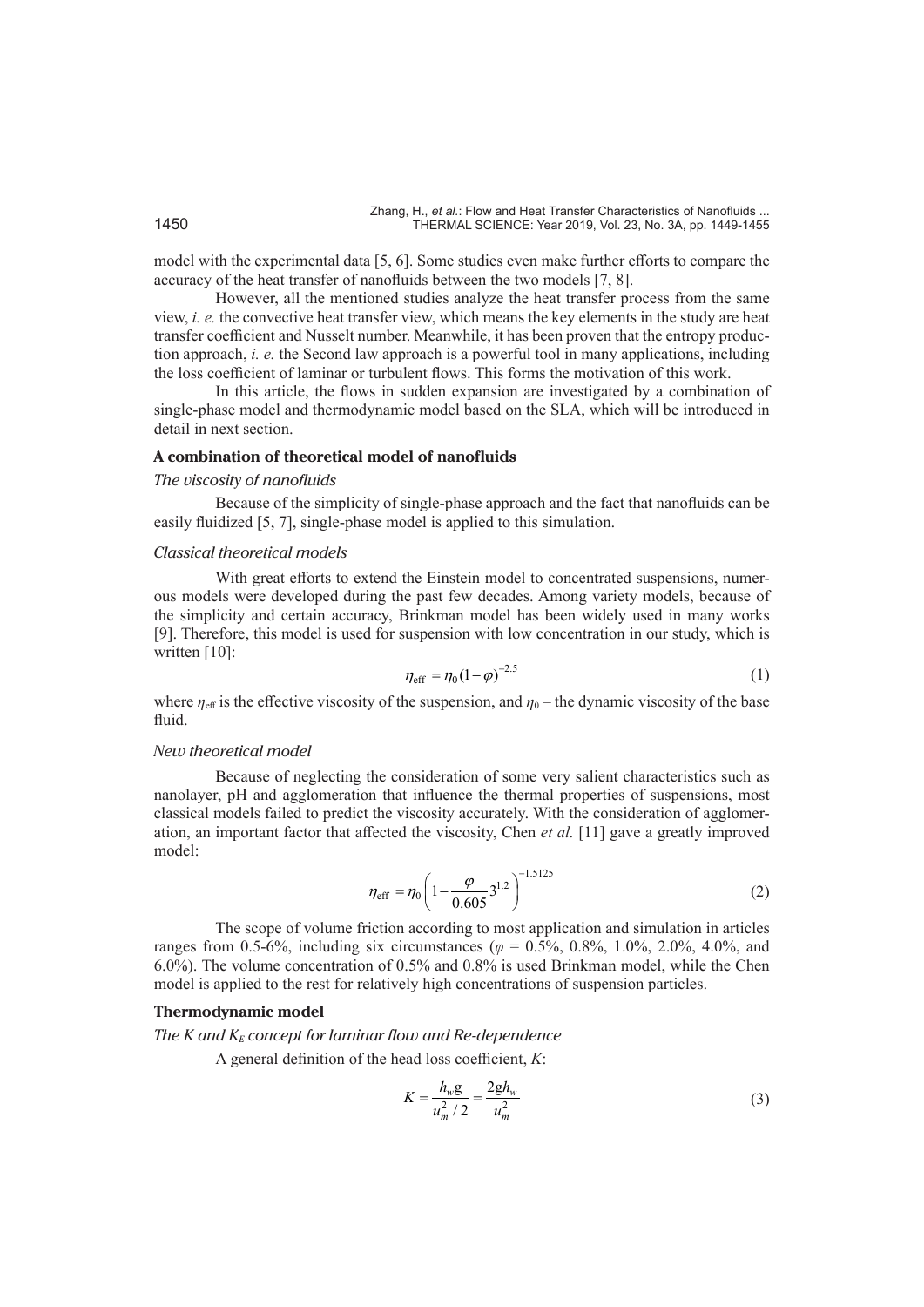where  $h_w$  associated with the flow between two cross-sections. Since  $u^2/2$  is the specific kinetic energy (*i. e.* the kinetic energy per mass,  $m$ ),  $K$  – the ratio of the dissipated and the kinetic energy in a conduit component. For conduit components with fluids flowing in it keeping laminar state, the relationship between *K* and Reynolds number can be divided into two circumstances. When it is creeping flow, *i. e.*,  $u_m \to 0$ , Re  $\to 0$ , the inertia forces can be neglected by definition and the friction forces are proportional to velocity. With Reynolds number value getting larger (keeping laminar state), then the inertia forces become dominant in the flow, and the frictions forces change to be proportional to the square of velocity. Hence, for higher accuracy, we may tentatively assume that *K* has a general form proposed by Churchill and Usagi [12]:

$$
K = \left[ C_1^n + \left( \frac{C_2}{\text{Re}} \right)^n \right]^{1/n} \tag{4}
$$

From the analyzation, we have realized that losses in a flow field occur due to the dissipation of mechanical energy by the viscous flow. Thus, (keeping at environmental temperature) it is also a corresponding conversion of exergy into energy with the accompanying of entropy production. But, if the dissipation occurs on a different temperature level, *i. e*.,  $T_m \neq T_0$ , the situation is different. The *K* based on eq. (3) quantifies the head loss, but not corresponding to exergy loss, which is the real loss in the thermodynamic point of view. Therefore, we define an exergy loss coefficient using thermodynamics, which is given [12]:

$$
K_E = \frac{2T_0 \dot{S}_D}{\dot{m} u_m^2} \tag{5}
$$

where  $\dot{S}_{\rm D}$  is the overall entropy generation due to the conduit component.

### *Determination of the K-value and*  $K_F$ *-value*

Next, we need to build a calculation method about the overall entropy production. In a laminar flow field, the local entropy generation rate in Cartesian co-ordinates [13]:

$$
\dot{S}_D''' = \frac{\mu}{T} \left\{ 2 \left[ \left( \frac{\partial u}{\partial x} \right)^2 + \left( \frac{\partial v}{\partial y} \right)^2 + \left( \frac{\partial w}{\partial z} \right)^2 \right] + \left( \frac{\partial u}{\partial y} + \frac{\partial v}{\partial x} \right)^2 + \left( \frac{\partial u}{\partial z} + \frac{\partial w}{\partial x} \right)^2 + \left( \frac{\partial v}{\partial z} + \frac{\partial w}{\partial y} \right)^2 \right\} \tag{6}
$$

with the integral form, the specific dissipation can be expressed:

$$
\varphi_{12} = \frac{1}{m} \int\limits_{V_c} \varphi^m dV \tag{7}
$$

where  $\varphi_{12} = gh_w$  is as the specific dissipation. It is necessary to note that the influence caused by conduit component will be extended to upstream and downstream of flow field. Therefore, the total dissipation occurs in the overall control volume can be expressed in another form [12]:

$$
\frac{1}{m} \int_{V_c} T_m \dot{S}_{\text{tot}}^m \, \mathrm{d}V = \left\{ \frac{1}{m_u} \int_{\tilde{V}_u} T_m (\dot{S}^m - \dot{S}_0^m) \, \mathrm{d}V + \frac{1}{m_c} \int_{V_c} T_m \dot{S}^m \, \mathrm{d}V + \frac{1}{m_d} \int_{\tilde{V}_d} T_m (\dot{S}^m - \dot{S}_0^m) \, \mathrm{d}V \right\} \tag{8}
$$

Apparently, the eq. (8) can be simplified to eq. (9):

$$
\int\limits_{\tilde{V}_c} \dot{S}_{\text{tot}}^{\prime\prime} \, \mathrm{d}V = \int\limits_V \dot{S}^{\prime\prime\prime} \mathrm{d}V - \int\limits_{V_u} \dot{S}_0^{\prime\prime\prime} \mathrm{d}V - \int\limits_{V \mathrm{d}} \dot{S}_0^{\prime\prime} \mathrm{d}V \tag{9}
$$

where  $V = V_c + V_d + V_u$  is the total volume of the flow field. Therefore, the head loss coefficient *K* can be re-expressed [12]: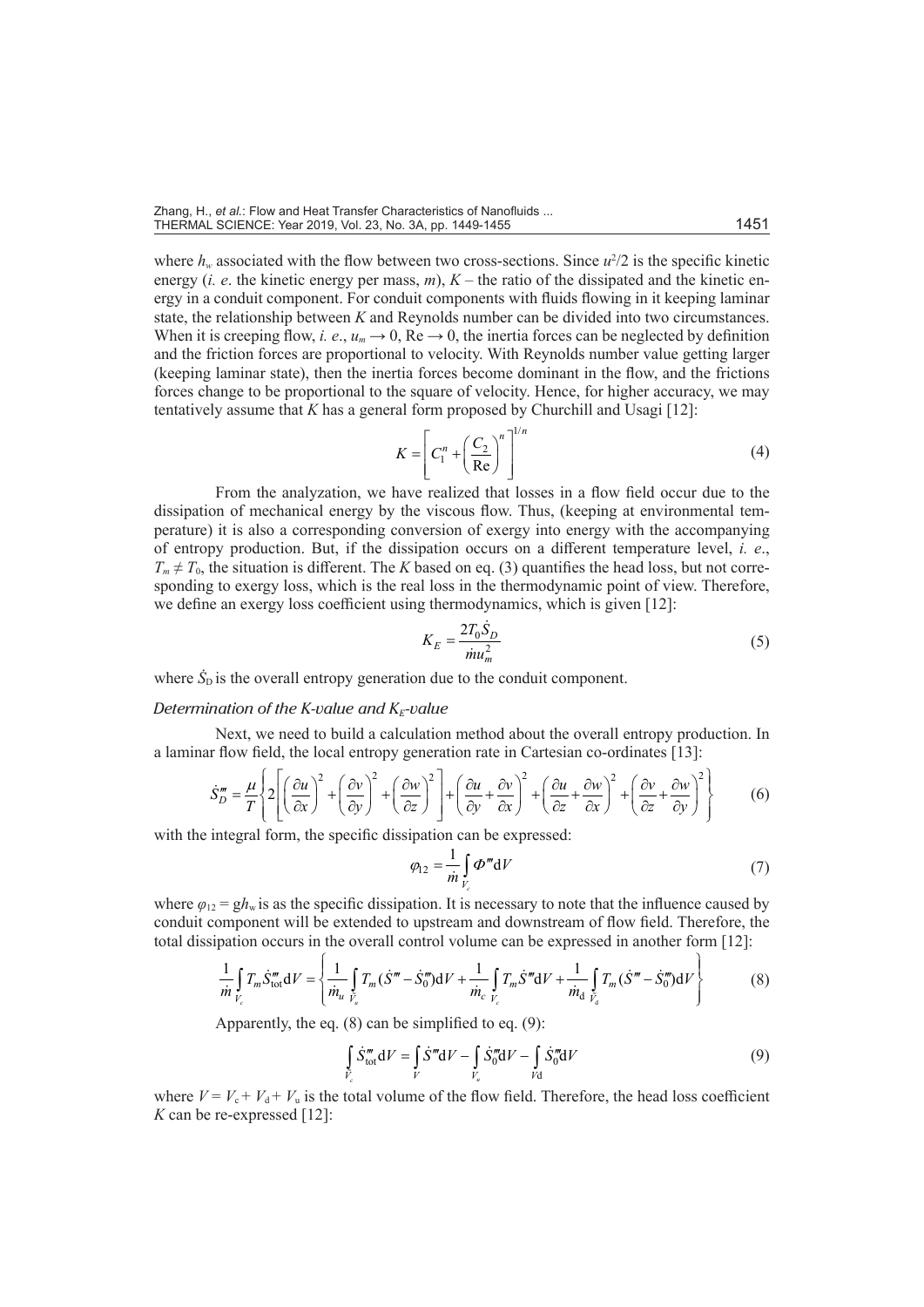$$
K = \frac{2T_m}{\dot{m}u_m^2}(\dot{S}_V - \dot{S}_{u,0} - \dot{S}_{d,0}) = \frac{2T_m\dot{S}_{\text{tot}}}{\dot{m}u_m^2}
$$
(10)

where  $\hat{S}_y$ ,  $\hat{S}_{u0}$  and  $\hat{S}_{d0}$  are the entropy production rate of the whole flow system, upstream and downstream of the component in the undisturbed flow, respectively, [12]. In order to determine the value of  $K$ , it is necessary to compute the entropy production rate according to eqs.  $(8)$ -(10). As for the entropy production rate of undisturbed flow in the upstream and downstream pipes, the exact values can be obtained from the corresponding analytic solutions. With the consideration of temperature effect, the values of  $K_E$  need to be calculated. The same method of calculating *K*-value can be used to this process.

#### *Calculation of the heat transfer property*

If nanofluids flow through a heating pipe, the temperature effect is an important factor to influence flow dissipation and it is necessary to calculate heat transfer property such as the Nusselt numbers varying with Reynolds numbers. Thermal conductivity of nanofluids containing spherical nanoparticles can be calculated using Maxwell's model [14]:

$$
\frac{k_{nf}}{k_{bf}} = 1 + \frac{3(k_p - k_{bf})\varphi}{(k_p + 2k_{bf}) - (k_p - k_{bf})\varphi}
$$
\n(11)

where  $k_{b}$ ,  $k_p$ , and  $k_{nf}$  are thermal conductivity of base fluid, particle and nanofluids, respectively.



**Figure 1. Geometrical details of the suddenexpansion**  $L_u = 10 D$ ,  $L_d = 20 D (D \text{ is the inner})$ **diameter of inlet section)**

After building the complete theory model, next step is to determine the geometry size. Figure 1 shows the geometry of a flow system (laminar in sudden expansion) with a smaller circular cross-section whose  $D_{h,\mu} = 4$  mm. The larger one corresponding to the outlet section is  $D_{hd}$  = 8 mm. The flow in the pipe is assumed to be isothermal with the fluid field temperature keeping at ambient level. As for the process of calculating Nusselt number, the up section wall is under 373 K heating condition, while the down section is under adiabatic condition.

The actual calculation of  $\dot{S}_{\text{tot}}$  based on eqs. (9) and (10) is performed using the commercial CFD package ANSYS. Meanwhile, grid independence has been validated.

**Table 1. The** *K* **and entropy production rate**  $\dot{S}_{\text{tot}}$  **for different Reynolds number of the concentration**  *φ* **= 1.0% and 2.0% in sudden expansion**

| $\varphi = 1.0\%$ |                                            |       | $\varphi = 2.0\%$ |                                            |       |
|-------------------|--------------------------------------------|-------|-------------------|--------------------------------------------|-------|
| Re                | $\dot{S}_{\text{tot}}$ [WK <sup>-1</sup> ] | K     | Re                | $\dot{S}_{\text{tot}}$ [WK <sup>-1</sup> ] | K     |
| 8                 | $0.09753e-11$                              | 4.887 | 8                 | 0.11507e-11                                | 4.877 |
| 16                | $0.45315e-11$                              | 2.838 | 16                | 0.53354e-11                                | 2.827 |
| 32                | 2.46834e-11                                | 1.947 | 32                | 2.93450e-11                                | 1.943 |
| 64                | $1.60534e-10$                              | 1.571 | 64                | 1.89562e-10                                | 1.569 |
| 128               | 1.14950e-09                                | 1.406 | 128               | 1.35772e-09                                | 1.405 |
| 256               | 8.43208e-09                                | 1.289 | 256               | 9.96005e-09                                | 1.288 |

# **Calculation results of** *K***-value**

With the models having been built from analyzation of previous section, the data of head loss coefficient *K* for different Reynolds number under different volume concentrations can be obtained from calculation and presented in tab. 1.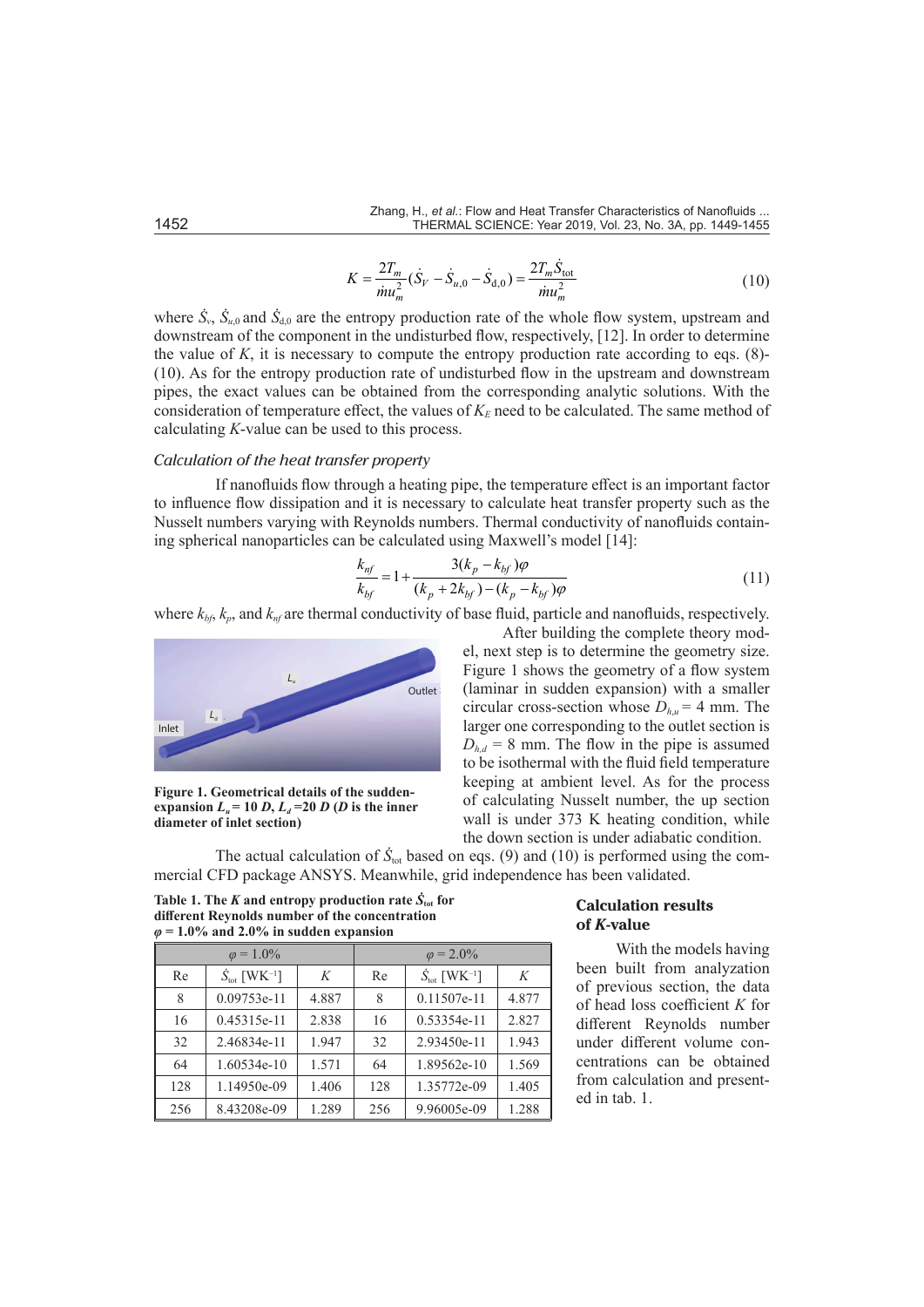Then the *K* (Re) equation can be determined by fitting the data presented in the tab. 1 with the eq. (10). Same with the concentration with 1.0% and 2.0%, other fitting curves with different concentration conditions can be obtained in the same way. Therefore, the constants  $C_1$ ,  $C_2$ , and *n* can be derived, the fitting curve is shown in fig. 2.



**Figure 2. Comparison of different head loss fitting curves with different volume concentrations; (a)** fitting of the head loss coefficient  $K = [C_1^n + (C_2^j / Re)^n]^{1/n}$  ( $\varphi = 0.5\%$ , 0.8%), **(b) fitting of the head loss coefficient**  $K = [C_1^{\pi} + (C_2/Re)^{n}]^{1/n}$  **(** $\varphi = 1.0\%$ **, 2.0%), (c) fitting of the head loss coefficient**  $K = [C_1^i + (C_2 / Re)^n]^{1/n} (\varphi = 4.0\%, 6.0\%)$ , and **(d) fitting of the head loss coefficient**  $K = [C_1^n + (C_2/Re)^n]^{1/n}$  $(\varphi = 6.0\%$ **, water)** 

The values of three constants are listed in tab. 2.

| Concentration | Constants |         |                  |  |  |
|---------------|-----------|---------|------------------|--|--|
| $\omega$      |           | $C_{2}$ | $\boldsymbol{n}$ |  |  |
|               | 1.2830    | 34.2705 | 1.4067           |  |  |
| $0.5\%$       | 1.2865    | 34.9482 | 1.4057           |  |  |
| $0.8\%$       | 1.2803    | 33.6634 | 1.4053           |  |  |
| $1.0\%$       | 1.2838    | 34.6435 | 1.4024           |  |  |
| $2.0\%$       | 1.2852    | 34.6358 | 1.4125           |  |  |
| $4.0\%$       | 1.2838    | 34.4327 | 1.4055           |  |  |
| $6.0\%$       | 1.2836    | 34.1788 | 1.4089           |  |  |

**Table 2. Values of three constants**

In order to get the mechanism influence of nanoparticles on the fluid-flow dissipation, the data of pure water is also calculated. From the four pictures and the *K*-value listed in the previous charts, we note that nanofluids with different concentrations obey the same regularity, which indicates that the *K*-value is independent of the volume concentration. With Reynolds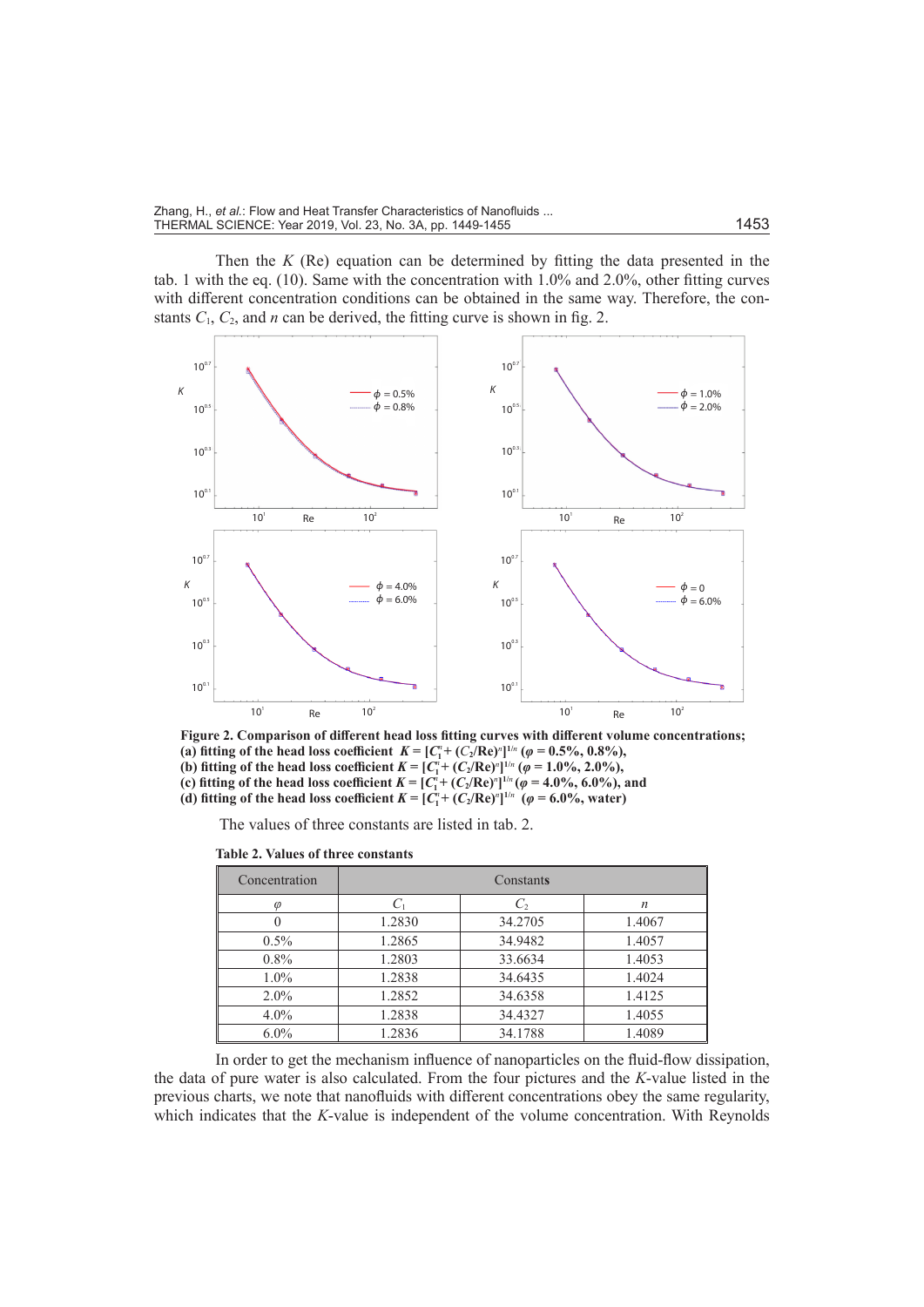|      | Zhang, H., <i>et al.</i> : Flow and Heat Transfer Characteristics of Nanofluids |
|------|---------------------------------------------------------------------------------|
| 1454 | THERMAL SCIENCE: Year 2019, Vol. 23, No. 3A, pp. 1449-1455                      |

number getting larger, the absolute values of energy dissipation increase as well, while the values of head loss coefficient decrease in sudden-expansion. It is apparent from the information supplied that the nanofluids with higher volume concentrations generate more flow dissipation. This phenomenon is due to the increasing in viscosity caused by the suspension of nanoparticles.

# **Calculation results of heat transfer process**

The results of exergy loss coefficient for different Reynolds numbers under 4% volume concentration can be obtained from calculation and presented in tab. 3.

| Re  | $S_{v}$ [WK <sup>-1</sup> ] | $S_{u,0}$ [WK <sup>-1</sup> ] | $S_{d,0}$ [WK <sup>-1</sup> ] | $S_{\text{tot}}$ [WK <sup>-1</sup> ] | $K_{\rm E}$ |
|-----|-----------------------------|-------------------------------|-------------------------------|--------------------------------------|-------------|
| 8   | 3.66603e-12                 | 3.16138e-12                   | 6.50117e-12                   | $-5.99652e-12$                       | $-575$      |
| 16  | 1.59928e-11                 | 1.37132e-11                   | 2.60529e-11                   | $-2.37733e-11$                       | $-142$      |
| 32  | 7.282e-11                   | $6.09195e-11$                 | $1.04645e-10$                 | $-9.27445e-11$                       | $-68.1$     |
| 64  | 3.54669e-10                 | 2.74373e-10                   | 4.22238e-10                   | $-3.41942e-10$                       | $-30.4$     |
| 128 | 1.7524e-09                  | 1.25274e-09                   | 1.71841e-09                   | $-1.21875e-10$                       | $-1.31$     |

**Table 3. Exergy loss coefficient of nanofluids**

As for the heat transfer process, the calculation results of Nusselt number are shown in tab. 4.

| Re  | Surface $[m^2]$ | $\Delta T$ [K] | $q$ [W] | Nu   |
|-----|-----------------|----------------|---------|------|
|     |                 | 0.63           | 3.7791  | 13.5 |
| 16  |                 | 1.8            | 6.5061  | 8.12 |
| 32  | 0.002511        | 7.3            | 11.3145 | 3.48 |
| 64  |                 | 18.7           | 17.983  | 2.16 |
| 128 |                 | 30.4           | 26.353  | 1.95 |

**Table 4. Nusselt number varying with Reynolds number**

From the tab. 4 we know that, the Nusselt number is decreasing with the increasing of Reynolds number. Therefore, the heat transfer is worse when the velocity of nanofluids increase. It is interesting to note that, from the tab. 3, the  $K<sub>E</sub>$  is negative, which means under heating condition, the dissipation of sudden expansion conduct is smaller than the total exergy loss of up section and down section. Therefore, in the high temperature heat transfer process, nanofluids can apparently decrease the total entropy production. However, it is important to note that, the down section calculation is based on the adiabatic condition. So, the down section's temperature is much lower when calculate separately. Therefore, the real absolute value of  $K_E$  should be smaller than the calculated.

#### **Conclusion**

The work based on the Second law analyzation approach, has studied the head loss coefficient, *K*, for different Reynolds number under different volume concentrations of nanofluids flowing in the sudden-expansion pipe. The comparison results in each group show that the *K*-value is independent of the volume concentration (within the scope of the study). We also find that with Reynolds number getting larger, the *K*-value and energy dissipation show opposite variation trends. This may caused by the rapid square growth of the specific kinetic energy. In addition, the relationship between Reynolds number and *K* has been given, which can be used to predict the head loss of sudden-expansion with nanofluids flowing in it. Meanwhile, a new criterion of evaluation of sudden-expansion utilization from the entropy production view